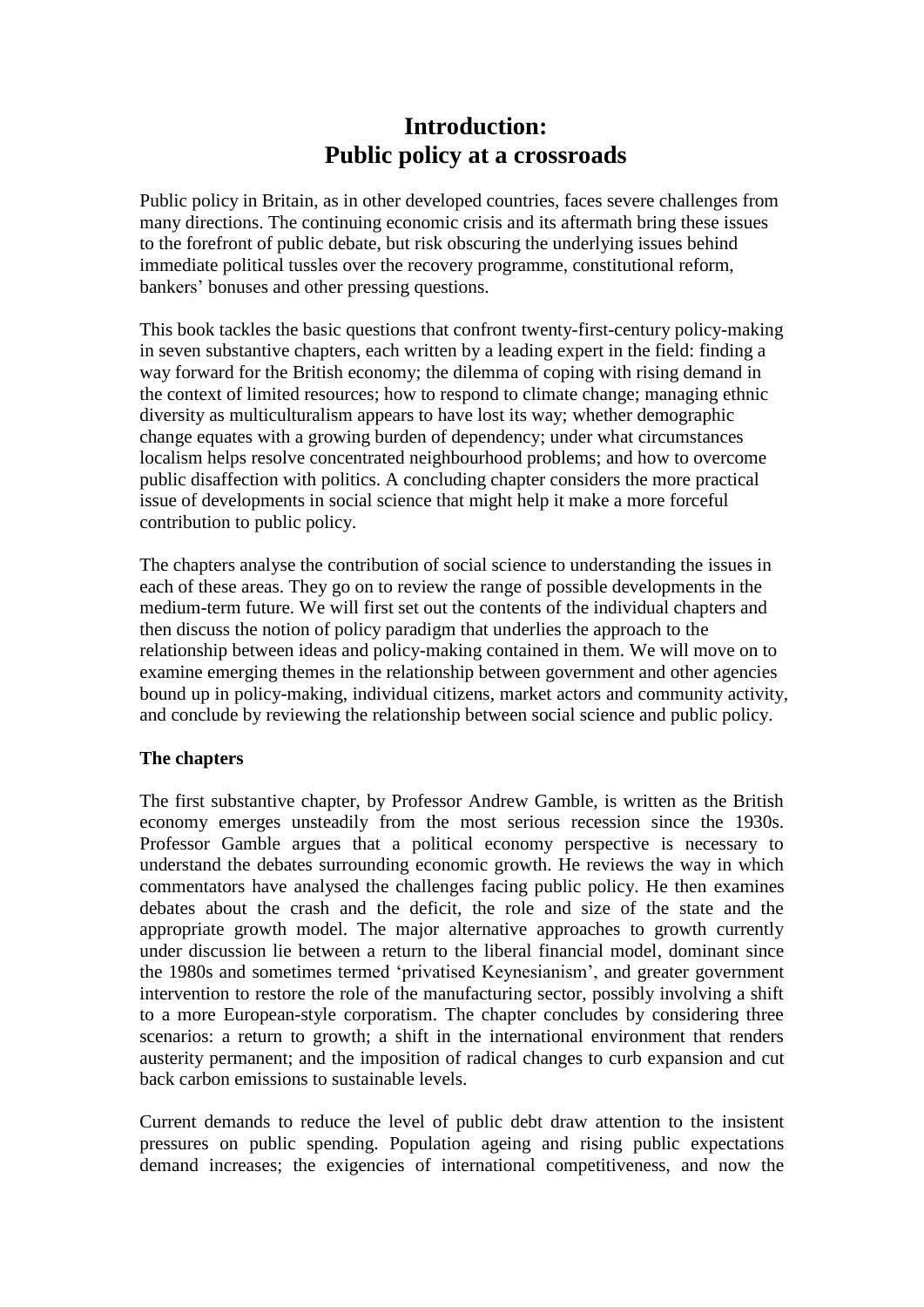economic crisis, require cutbacks. In the next chapter Professor Peter Taylor-Gooby reviews the range of strategies that have been developed to manage the dilemma between maintaining services and constraint including shifts in responsibility in various areas towards the market and the individual or voluntary sector, target-setting, manifold attempts to manage and restrain public provision, and attempts to change people's behaviour to cut demand. None of these approaches is entirely acceptable to public opinion and none has been markedly successful in solving the problem. This suggests that the dilemma of spending versus cutting will continue to underlie policymaking, that future policies must combine a range of approaches, and that greater attention to fostering a more informed and genuinely democratic debate is necessary so that new policy directions will be able to gain public support.

The challenge to current economic and social policies posed by climate change is more severe than in any other area. Chapter four by Professor Ian Gough reviews evidence on the nature of the problem, focusing particularly on debates about the impact on economic growth. He reviews current responses: that capitalist economies will find ways to cope with growing carbon emissions as they expand; that growth strategies compatible with environmental futures are possible; and that it is impossible to maintain growth rates and address the problem. He concludes that adequate and practicable responses cannot be generated within current policy frameworks. Current policies place too great an emphasis on economic incentives and fail to exploit the additional opportunities to reduce emissions through direct regulation or stronger leadership in cultural change.

The non-white population of European countries is small, rapidly growing and heavily concentrated, so that in many cities ethnic minority populations will grow rapidly towards 40 or 50 per cent within 40 years. This development poses major political and cultural challenges. In chapter five Professor Tariq Modood reviews the chief current policy responses – assimilation, integration and multiculturalism – in the context of claims by politicians in Germany, France and the UK that 'multiculturalism is dead'. He distinguishes between two multicultural approaches: a valuing of diversity which accords full recognition to differences between cultural groups within a liberal democratic framework; and a multiculturalism which values cultural interaction and social mixing but withholds institutional recognition from groups, especially religious ones. The first approach may unintentionally strengthen barriers between groups and foster segregation, whilst the second may marginalise certain cultural orientations and communities. Progressive policy-making must uphold individual rights and freedom to belong or not belong but it must not stigmatise or exclude groups from full participation in public life. The chapter concludes by analysing the emerging ethnic fault-lines across Europe and stresses the significance of a shift from colour to religion as the foundation of group identity, with major implications for the relationship between religion and politics.

In chapter six, Professor Pat Thane examines debates about future demographic patterns. She shows that the case for immediate cutbacks in spending and for the restructuring of pensions, health and social care to defuse a presumed 'demographic time-bomb' is not compelling. She goes on to examine alternative demographic scenarios and sets out some guidelines for policies to cope with future demographic change, recognising the contributions that older citizens can make to society.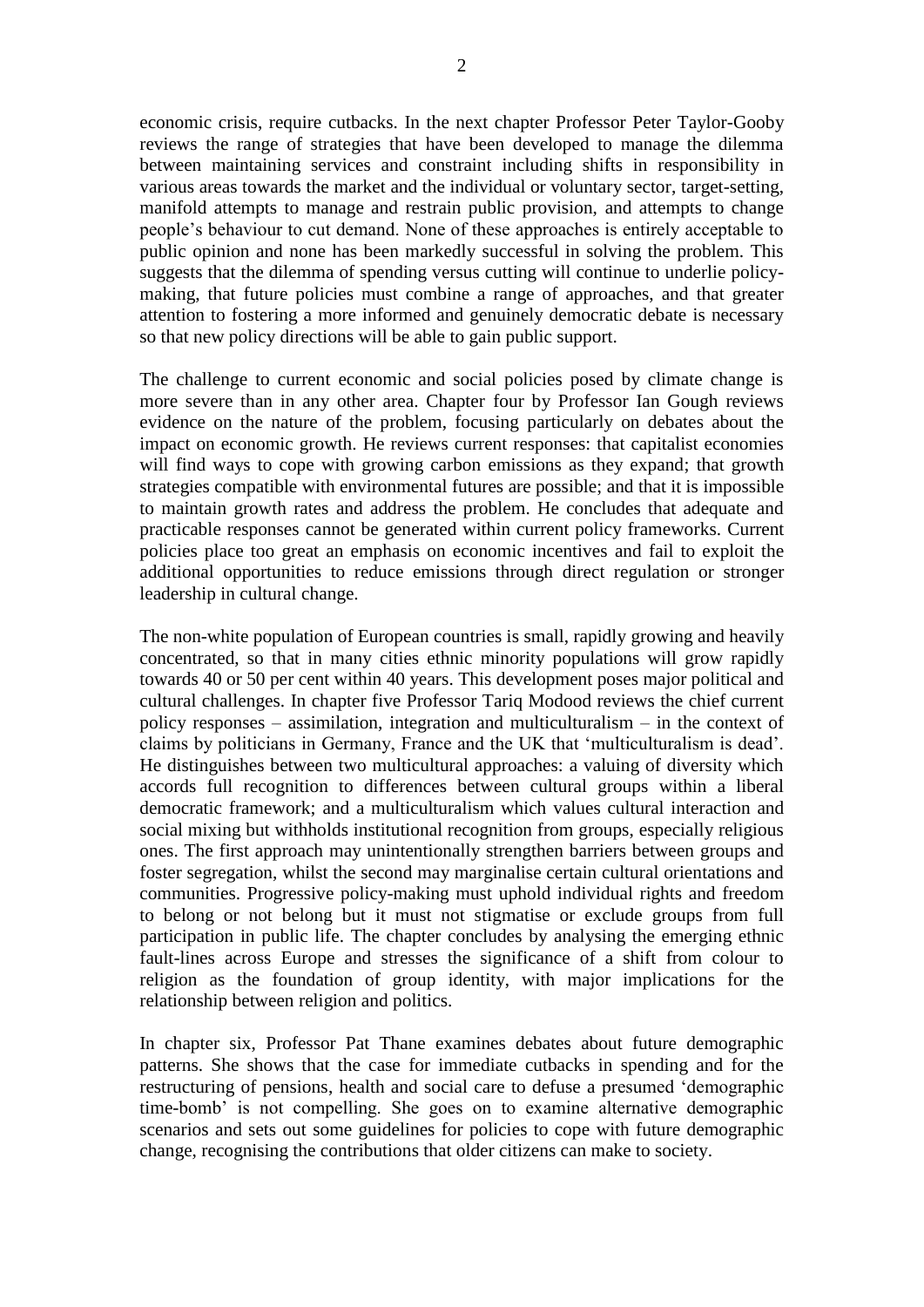Building a 'Big Society' in which citizens would be empowered to deal with local issues is high on the political agenda. In chapter seven Professor Anne Power stands back from current debates in this field. She traces the origins of community politics in the co-operative institutions that people set up to manage the pressures and problems of eighteenth- and nineteenth-century industrialisation. Post-war debates in this country have been heavily influenced by US experience in the struggles for civil rights and in the Great Society programme. These led to the implementation of neighbourhood policies under both Labour and Conservative governments from the 1970s onwards. The key theme in all these developments has been the support and involvement of the state in enabling citizen's groups to operate effectively and in providing resources for them. Professor Power's analysis shows that Big Society is not an alternative to government but that, to be effective, the two must operate within a framework of mutual support.

The problems outlined in this book require new directions in policy-making if they are to be tackled effectively. Chapter eight by Professor Gerry Stoker sets out changes in UK political systems that will help to build public support for reforms. The current context is one of growing popular disaffection with politics. Professor Stoker reviews explanations of how this has come about: declining trust in politicians; the discrediting of political processes; and disappointment with the output in terms of policies and policy-thinking. He then considers solutions proposed by those who seek to reinvigorate representative institutions through such changes as greater use of proportional representation and more devolution of powers to local government, and those who wish to go further in supporting citizen activism and creating new opportunities for participation. He suggests that both approaches need to be combined.

The final chapter, by Professors Gerry Stoker and Peter Taylor-Gooby, returns to the question of how best social scientists can contribute to public policy. It discusses how both the policy-making process and the professional organisation of social science, as currently structured, militate against helpful interchange. This leads in two directions. First, it is desirable to open up the range of approaches and orientations available to policy-making, by ensuring that those involved are recruited from a wide range of communities, by analysing how policy objectives are selected and defined and by promoting greater interplay at different career stages between government and academic life.

Secondly, it is difficult to envisage radical changes in the operation of a system driven by the immediate and imperative demands of day-to-day government and by the concern of many politicians to gain and retain power through election. These issues take the centre of policy-making outside the remit of most academic work. For these reasons more weight must be placed on possible changes within social science. We suggest that social science needs to develop, alongside the academic research which is at its heart, a 'design arm' directed to practical issues and concerned with the application of research findings in improving policy outcomes.

The issues with which this book deals are fiercely debated across the policy community by academics, think-tanks, politicians and policy-makers. The objective is to stand back from the immediate debate and map out what social science has to offer to policy-makers and how best it may make that contribution. The analysis uses the notion of policy paradigm to understand how the range of viewpoints and approaches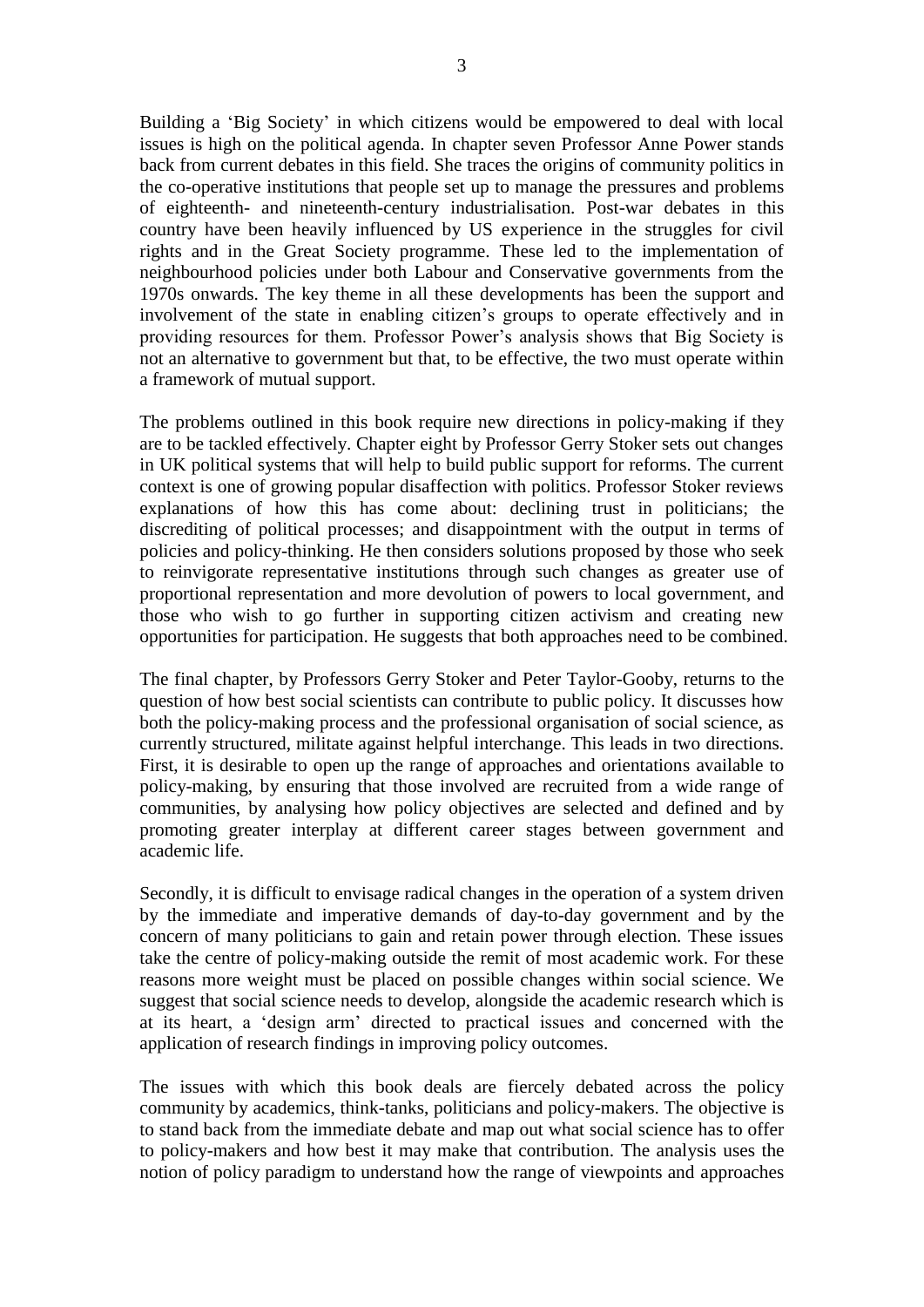developed by academic commentators relate to the more concrete and focused conceptions of those engaged in practical policy-making.

## **Paradigms and policy discourse**

A paradigm links together normative and descriptive elements, the former subject to dispute, the latter in principle empirically based, to provide a way of approaching a particular issue and of justifying that approach. Peter Hall explains the core idea in an influential paper as follows: 'policymakers customarily work within a framework of ideas and standards that specifies not only the goals of policy and the kind of instruments that can be used to attain them, but also the very nature of the problems they are meant to be addressing. Like a Gestalt, this framework is embedded in the very terminology through which policymakers communicate about their work, and it is influential precisely because so much of it is taken for granted and unamenable to scrutiny as a whole' (Hall 1993, 279). This perspective is widely used in the study of public policy-making.

The paradigm approach draws on the Kuhnian idea that progress in natural science takes place within paradigms in order to exploit the idea of paradigm revolution. Kuhn argued that scientists work within a paradigm  $-$  a framework of ideas that defines what is known, highlights areas for future work and explains why they are important (1962). So long as the paradigm proves fruitful, science develops within the framework. If research findings fail to fit the paradigm, the paradigm will be modified to accommodate the new material. Finally, it breaks down. A period of confusion follows. If alternative paradigms emerge, debates between them will provide an unstable structure. Eventually one will succeed, and 'normal' science, framed within a fresh paradigm, progress. Standard examples would be the Copernican revolution in astronomy or the Einsteinian revolution in physics.

Policy-making is not natural science and the term is used by analogy. Policy paradigms provide a framework of ideas that links together descriptive statements about the area of policy with normative statements about the goals of policy. They explain why some policies will achieve desired goals and others will not. Normal policy continues within the framework until it appears unsuccessful. There follow modification, confusion and opportunities for a new paradigm to emerge. Policy entrepreneurs within political parties, the world of think-tanks and lobby groups and the Whitehall community compete to offer one. Hall explains the shift between neo-Keynesian economic management and monetarism in the 1980s as a paradigm shift. The experience of stagflation in the 1970s demonstrated the failure of interventionism. The government was unable to manage the economy successfully by using the available regulatory mechanisms. As a result a new approach was introduced, linked to the ideas associated with the radically reforming Conservative government elected in 1979, (see Ch 2).

In the social world, in contrast to that of natural science, paradigm change is a political process. Different paradigms compete to explain developments and justify responses. For example, in the late 1970s, the Labour party pursued a reflationary state-centred alternative economic policy; other commentators promoted the European corporatist approach and the Conservative party spearheaded the monetarist paradigm. It is always possible that no new paradigm may emerge or that a paradigm shift may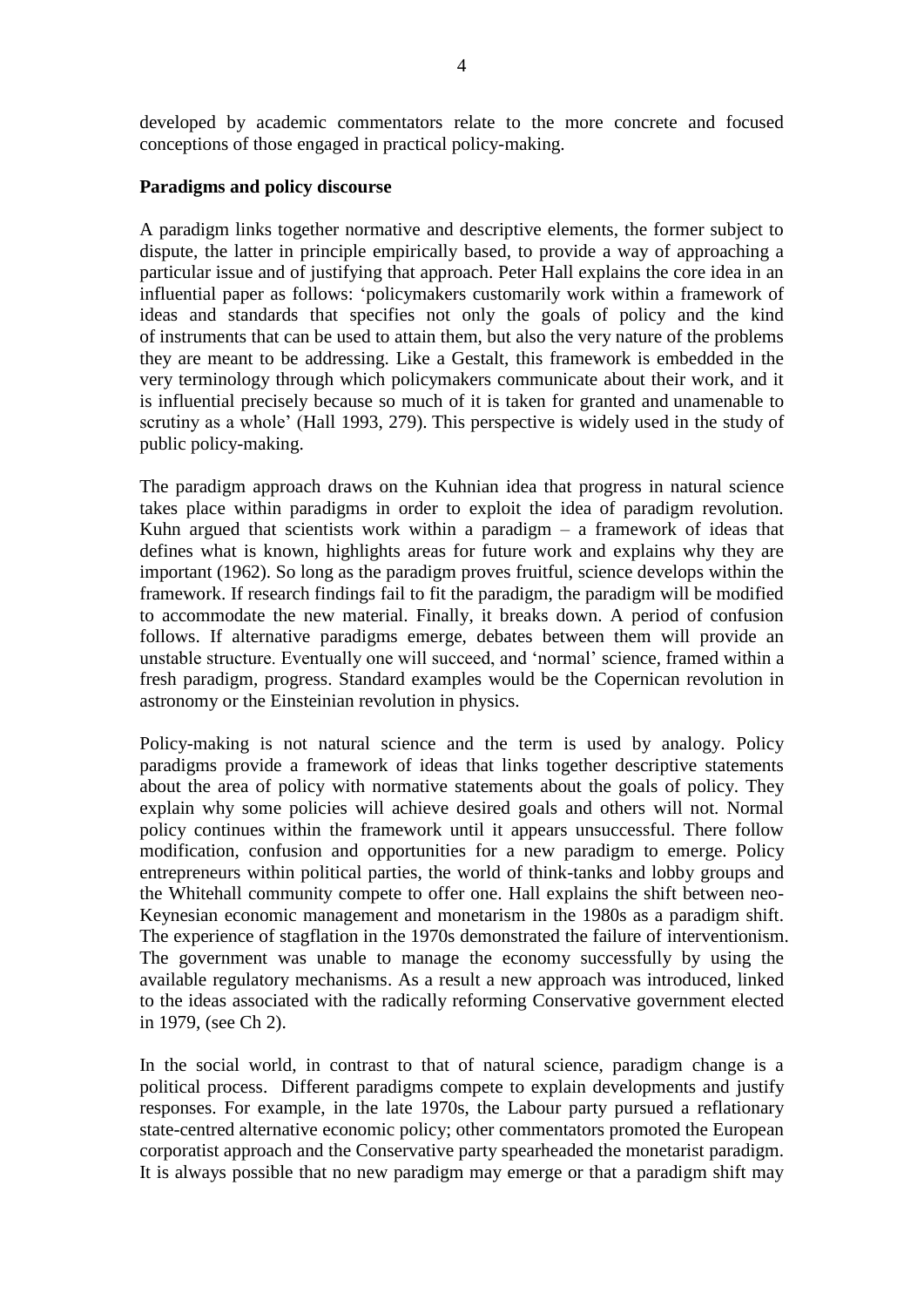take place that does not enable policy to achieve the specified goals, so that the country fails to find a plausible route towards its economic goals as in Japan during the 'lost decade of the 1990s.

Disputes between proponents of different policy approaches are not easy to resolve. The political process tends to foreground particular paradigms that fit the prior assumptions of policy-makers and treat others as irrelevant. The paradigms dominant in each area frame policy thinking and delimit the range of possible solutions.

The first step in linking social science to policy-making is to recognise this point. In this book we review the policy paradigms that could be constructed on the basis of available social science knowledge and theory-building in the fields we discuss. We consider the relationship between these paradigms and public policies, and point out that many potential social science contributions fail to enter the policy arena. We call for openness to a wider range of viewpoints in tackling the problems that confront public policy. We also suggest that social scientists should develop a more consciously policy-oriented approach alongside their academic research, which would examine how this work might be applied to more practical issues. In each chapter we can identify a dominant paradigm that drives current policy, and also a range of available alternatives discussed by others. To summarise:

- The first substantive chapter discusses the range of approaches to the current economic crisis. It argues that a liberal financial paradigm, emphasising the role of private market actors, tends to predominate in current policy-making. It discusses the range of alternatives that posit a stronger role of government intervention or lean towards a more corporatist approach. These would rest on a broader political economy.
- In the second, on dilemmas facing public policy-makers, the dominant theme in current policy is of continuing austerity, following the evidence of increased demographic and other pressures on public spending and the likelihood that these will continue. A wide range of approaches to managing public provision exist, drawing on developments in management science, public administration, behavioural psychology and microsociology. Since none appears capable of solving the problem by itself and any new departures will require strong public support, future policies will require more open and serious public debate about the services government can offer.
- The third policy chapter, dealing with climate change, shows how current attempts to control carbon emissions rest heavily on economic incentives, following a rational actor model. Too little attention is paid to alternatives such as direct state regulation or changing behaviour by offering leadership in public opinion. These would rest on a broader political economy approach to the issue and require a more interventionist role from the state.
- The analysis of multiculturalism in the next chapter suggests that current approaches combine a degree of hostility to group-based multiculturalism with a certain degree of pragmatic corporatism in policies towards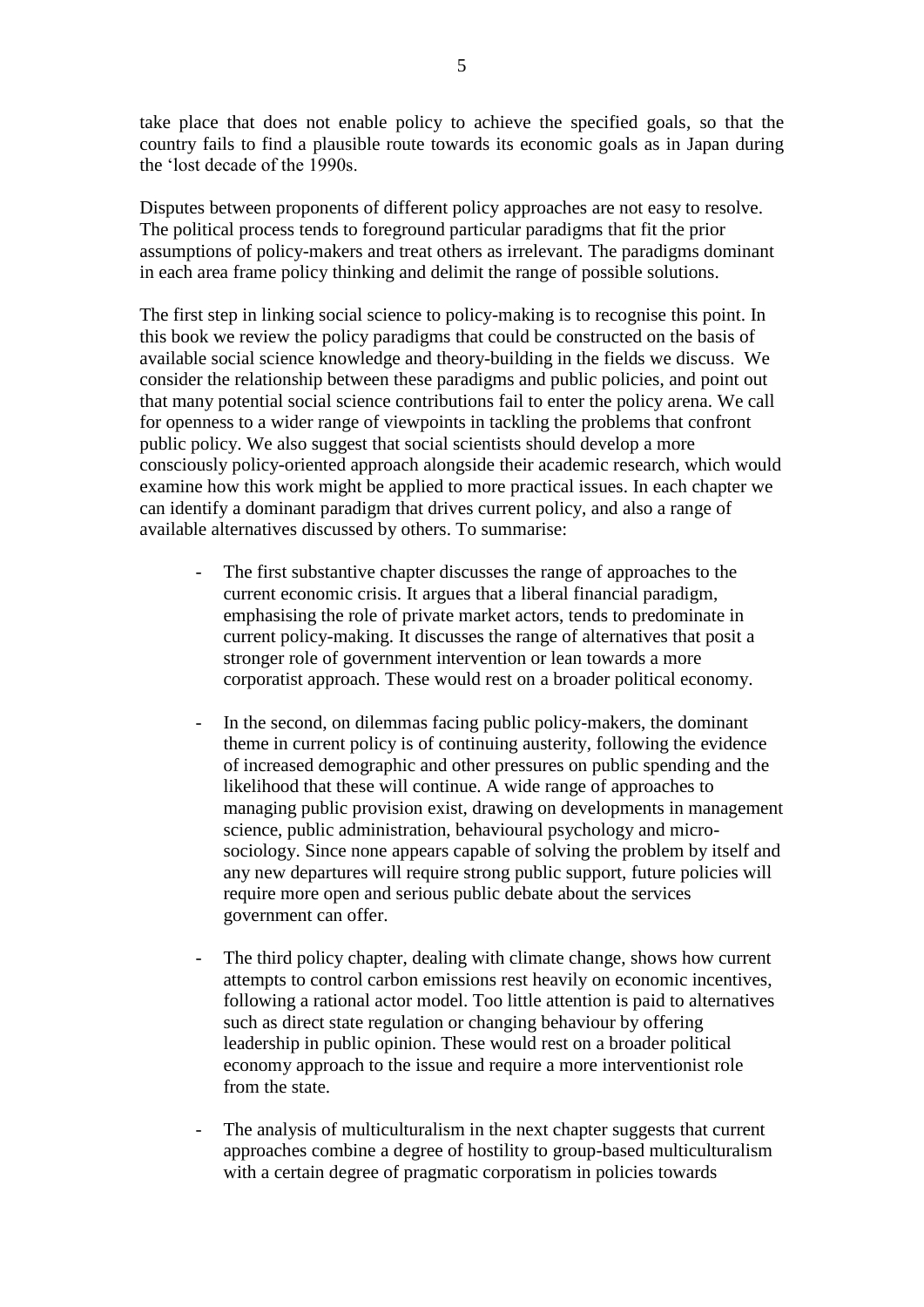minorities with strong group identities. It argues that a more sophisticated approach to identity will not be based on an exclusively individualist paradigm but will prize individual agency as well as group belonging and embrace measures to promote individual as well as group rights.

- The discussion of demographic shifts in the following chapter analyses how policy-making tends to rest on the assumption that population ageing is problematic on the grounds that a growing proportion of dependent older people will require extra public spending so that current services become unsustainable. The chapter seeks to move beyond the economics of spending to include a broader and more sociological account of the contributions that older people make to society and of how these might be enhanced by a more supportive approach from government, mitigating the problem.
- Much of the debate about neighbourhood problems and the 'Big Society' conceives community activities as an alternative to government. This fails to take seriously the fact that the activities of individuals in communities have developed alongside the growth of the modern welfare state and how government intervention and support is essential to maintain successful local initiatives. An alternative approach requires a more complex model of community politics and of how actions at the individual and local level relate to the more top-down activities of government.
- Evidence of a growing mistrust of the political class, expressed in political disengagement (chapter eight) has led commentators to offer a range of solutions. The chapter argues that these address different aspects of the problem and that it is necessary to combine them and to give a stronger role to citizen activism to develop a more engaged politics in the UK. The approach to understanding the issues needs to embrace the full range of factors underlying the problem.
- In the final chapter, the relationship between social science and public policy is examined. The chapter argues for greater two-way engagement requiring more interplay between policy-makers and academics, and also greater willingness on the part of academics to consider the practical relevance of what they do.

Since the issues covered in the different chapters vary it is hard to generalise across them. Some common themes emerge, concerning the relationship between government and the other actors in public policy, individual citizens, the community and the market, and the way in which social science relates to public policy issues.

#### **State and civil society**

The chapters show how the dominant paradigms in each area may neglect evidence and theories so that policy debate passes over alternative approaches to the issues at stake. We suggest that more prominent state interventions are necessary to address many of the problems we discuss. A shift to a more liberal political economy offers a limited approach to the problem of restoring stable growth in the UK. There is no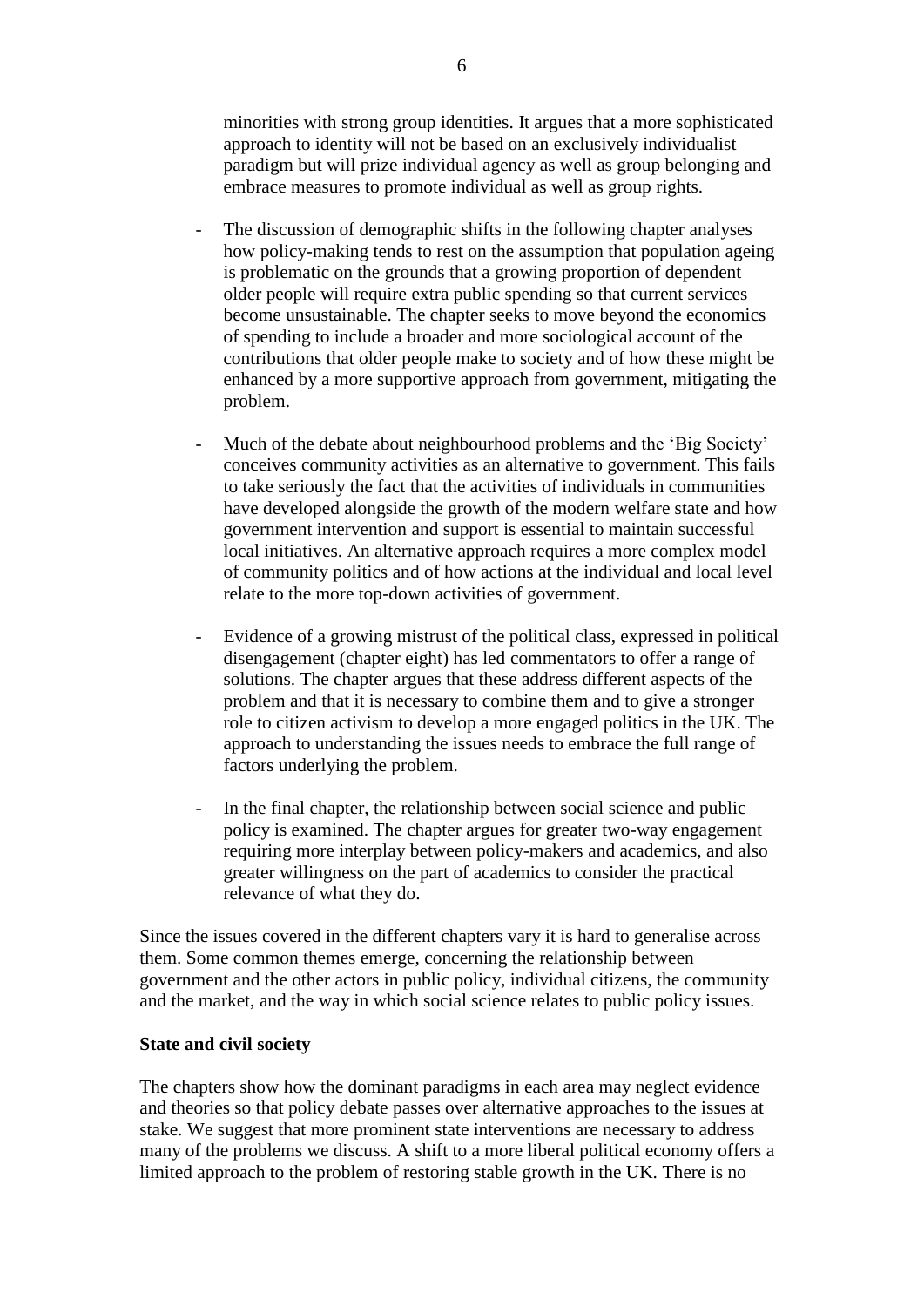comprehensive solution to the problem of financing adequate public services under permanent austerity. A range of options must be combined and must also be acceptable to voters, which requires greater efforts to involve the public in the issues. Market policies such as carbon pricing have had little success in containing emissions at acceptable levels. A holistic and inclusive multiculturalism will not see the support of individuals and of communities as alternatives but will seek to promote an open social environment in which individuals can flourish in the kinds of communities that are meaningful to them. Government can manage population change in a more positive manner by enabling different generations to contribute. Localism and democratic empowerment depend on policies to address inequalities and to enable groups to contribute to the public good in the same way that multicultural policies as they are practised seek to do. Nudge economics can only succeed outside a limited area if government restrains the private commercial interests that are seeking to shape 'choice architecture'.

An emphasis on the role of government does not imply that these issues can be entirely resolved by central direction. Top-down interventions face limits to what they can achieve, and must be reinforced by bottom-up approaches resting on commitments in civil society. The relationship between state and individual citizen or local community is not a zero-sum game in which a loss of power by one automatically generates an equivalent gain by the other. Community initiatives and engaged citizenship require government support, especially for more vulnerable groups, and regulation to ensure that commercial interests are constrained.

These problems cut across many aspects of society. Just as social science must draw on the resources of a number of academic disciplines to understand them fully, so must policy-making integrate activities across agencies and across areas of government. The chapters review the contributions of political economy, social psychology, political sociology, demography, political science, social policy and historical studies to paradigm-building. They also show how adequate policy responses cannot be confined to the macro-level, but involve changes at the level of local government and in the way individuals and communities manage such issues as cultural difference, carbon footprints, the status of older people and their engagement with the political system.

#### **Social science and public policy**

The book demonstrates the twofold contribution of social science to public policymaking. Academic work can chart out the available viewpoints and show that it often contains a range of perspectives that is broader and richer than that dominant in policy debate. It can also contribute to identifying the policies that are likely to be most fruitful in managing the issues that confront us. Social scientists can also develop work consciously directed at policy design as well as analytic understanding in order to contribute to public policy-making.

We show how collaborative use of the repertoire of disciplinary approaches available across social science is essential in understanding issues that impact on different areas of social life and different aspects of policy. Corresponding to interdisciplinarity at the practical level, many of the issues require policy responses that link up different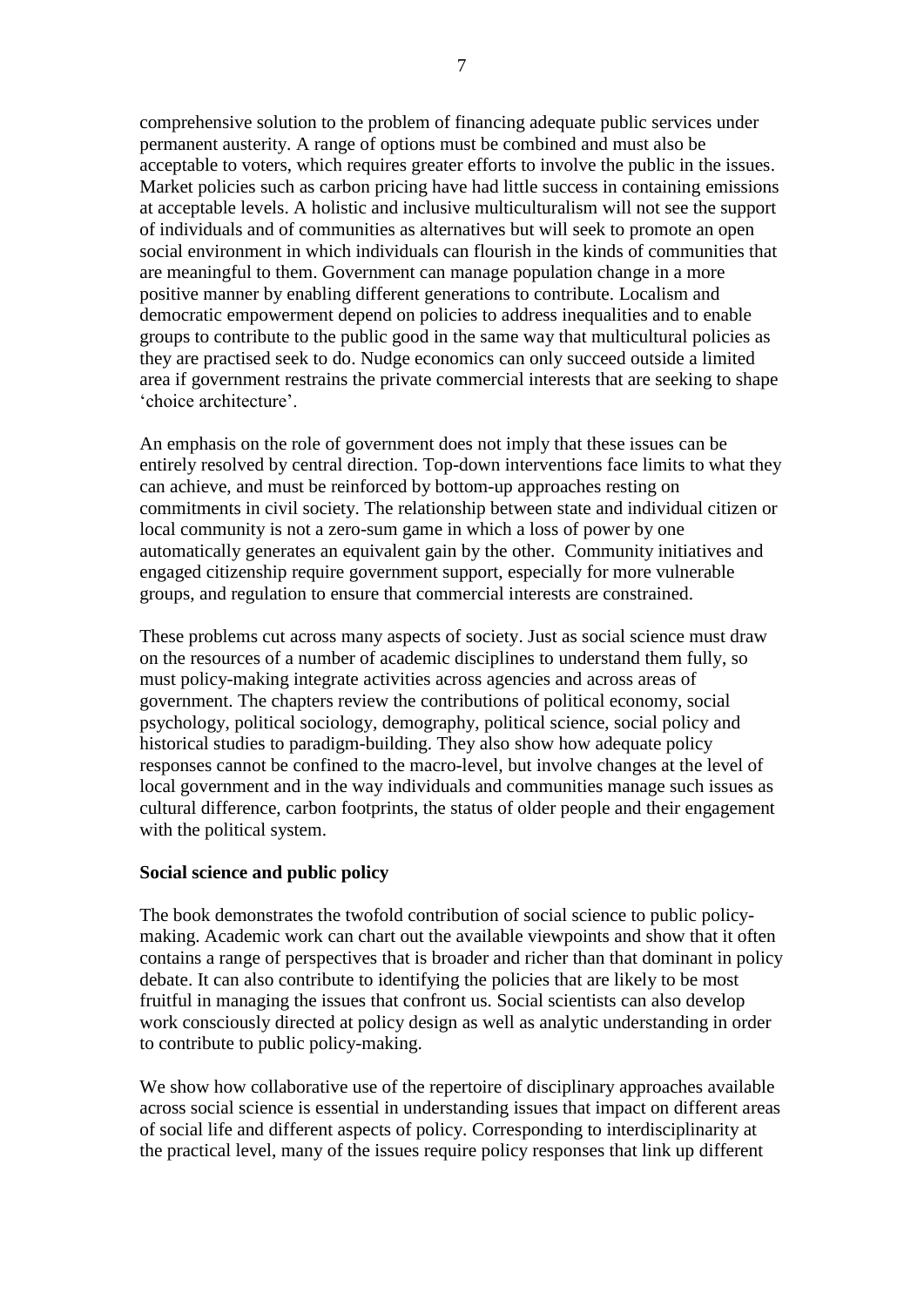government departments, challenging existing structures at both central and local levels.

The final chapter considers the changes needed for social science to realise its contribution to practical policy-making: what are the implications for social science practise in developing a 'design arm' alongside the established academic focus? Scientific approaches foreground analysis, relate instances to more general categories and construct causal accounts. A design approach focuses more on synthetic thinking, cutting across different contexts. It is centrally concerned with achieving a given goal. The problem we identify is that a paradigm-driven political process risks neglecting some of the most valuable potential contributions of academic work when these are not included within the dominant paradigm.

Social science in the UK is excellent in its analytic and theoretical activities (by international comparisons), but less well directed to inform policy-making. One reason is that the current structure of social science as a professional activity does not highlight policy relevance. Another is that policy-making is not well adapted to survey the range of possible contributions that academic work could support. If social scientists wish their work to have greater impact in 'speaking truth to power', the onus is on the scientific community: it is necessary to produce additional work that draws on established research to engage more directly with the issues that confront policy-making.

### **Conclusion**

In this book we set out arguments for an approach that indicates the range of ways of understanding the apparently intractable problems we currently face. We argue that those debating policy should pay much more attention to alternative paradigms than those currently dominant for thinking about many of these problems and should think through the implications of different approaches. The paradigms currently informing policy-making often fail to embrace the full range of evidence and understandings so that the problems are addressed from a limited range of perspectives.

The clearest example of this process is the way in which current approaches often diminish the role of government and conceptualise it as a simple alternative to that of civil society or of the individual citizen. The most influential paradigm presents government and non-government as alternatives, so that state activity is seen to crowd out the private sector or community provision or individual resourcefulness. The possibility that under appropriate circumstances state and civil society may walk in step, government stimulating and supporting initiatives in the community and in the private sector, receives limited attention. The possibilities for generating economic progress through more substantial government interventions receive scant attention. At the same time the potential for citizens and community to contribute to resolving problems is diminished because the capacity of top-down policy-making to support, interact with and strengthen bottom-up initiatives is ignored. The chapters show that the contribution of citizens in responding to diversity, in reducing carbon production, in improving community health and in tackling neighbourhood problems is potentially substantial, but that these benefits can only be fully realised with active government support.